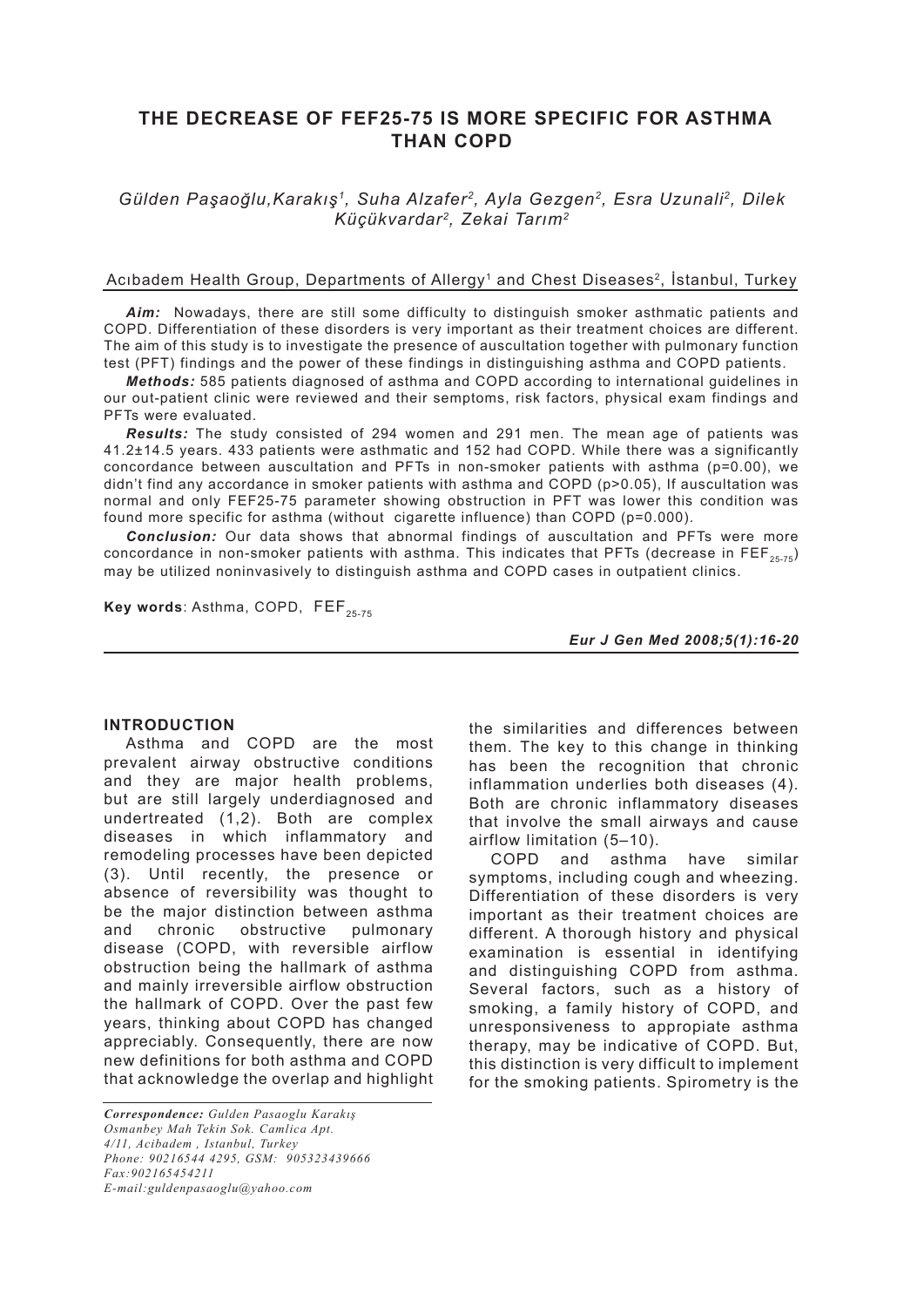|                                  | <b>ASTHMA</b><br>(n:433) | COPD<br>(n:152)  | p     |
|----------------------------------|--------------------------|------------------|-------|
| Age                              | $36.81 \pm 15.0$         | $53.57 \pm 12.4$ | 0.000 |
| Sex (F/M)                        | 246/187                  | 49/103           | 0.000 |
| Smoker                           | 127                      | 98               | 0.000 |
| Duration of smoking (year)       | $4.37 \pm 8.3$           | $29.9 \pm 19.7$  | 0.000 |
| <b>FVC</b>                       | $3.85 \pm 1.0$           | $3.05 \pm 33.3$  | 0.003 |
| FEV1                             | $2.99 \pm 0.9$           | $2.31 \pm 0.9$   | 0.000 |
| FEV1/FVC                         | $76.48 \pm 12.6$         | $66.83 \pm 12.6$ | 0.000 |
| FEF2575                          | $3.17 \pm 5.8$           | $1.82 \pm 1.9$   | 0.000 |
| PEF                              | $6.91 \pm 2.3$           | $7.39 \pm 12.2$  | 0.019 |
| Positivity rate of reversibility | 62.1%                    | 39.5%            | 0.021 |

|             | Table 1. Demographic and clinical characteristics of the study groups. Data are expressed |  |  |  |  |  |
|-------------|-------------------------------------------------------------------------------------------|--|--|--|--|--|
| as mean+SD. |                                                                                           |  |  |  |  |  |

standard method for reaching an accurate diagnosis of asthma and COPD (1,2,11- 13).

The aim of this study was to investigate the auscultation findings and pulmonary function test results in distinction for the asthma and COPD.

#### **MATERIALS AND METHODS**

Medical records of asthma and COPD patients admitted to out-patient clinic of the Acibadem Hospital Chest Diseases Department were collected prospectively between May 2004 and November 2005. A total of 585 patients were recruited in this time period.

The records include demographic data (age, sex and address) and medical information, including history, risk factors, objective findings and spirometric data. Risk factors included family history; allergy; tobacco smoking; occupational exposure to gas, fumes and inorganic/ organic dusts; otorhinolaryngologic comorbidities (rhinitis, rhinorrhea, postnasal drip, polyposis, sinusitis); and gastroenterologic comorbidities (gastroesophageal reflux, hiatal hernia, pyrosis, dyspepsia, epigastric pain). The diagnosis was based on symptoms, physical examination findings, laboratory data including pulmonary function tests and skin prick test, and response to treatment according to GINA (1) and GOLD (2) guidelines.

The exclusion criteria were other pulmonary or uncontrolled systemic disease or incooperation. Duration of disease was assessed by asking the patients when pulmonary complaints had started. Cigarette smoking habits were recorded as pack-years. The number of cigarette pack-years was calculated as the product of the period of tobacco use (in years) and the average number of cigarettes smoked per day.

A skin prick test was performed in duplicate with an ALK-Abello lancet with a 1-mm tip according to the EAACI recommendation (14). Patients were tested with 20 common inhalant allergens including Dermatophagoides farinea, Dermatophagoides pteronysinnus, Alternaria, Aspergillus, Penicillium, Claudosporium, Dog, Cat, Feather mix, Pollen III and IV mix, Secale, Weed mix, Artemisia and Pariateria, Trees mix, Olive, Populus nigra, Quercus robur and Blatella germanica. Histamine dihydrochloride (10 mg/ml) and glycerol diluent were used as positive and negative controls, respectively. A wheal size larger than 3 mm or greater than that produced by the control solution was considered a positive reaction.

Spirometric parameters were measured at rest using Vmax 229 Pulmonary Function Testing Instruments (Sensor Medics, Bilthoven, The Netherlands). These tests were performed in sitting possition and the best of three values was recorded. The tests were compatible with ATS criteria (15). Bronchodilatator response was assessed by comparison of pre- and postbronchodilatator FEV1. The FEV1 increase greater than 200 ml and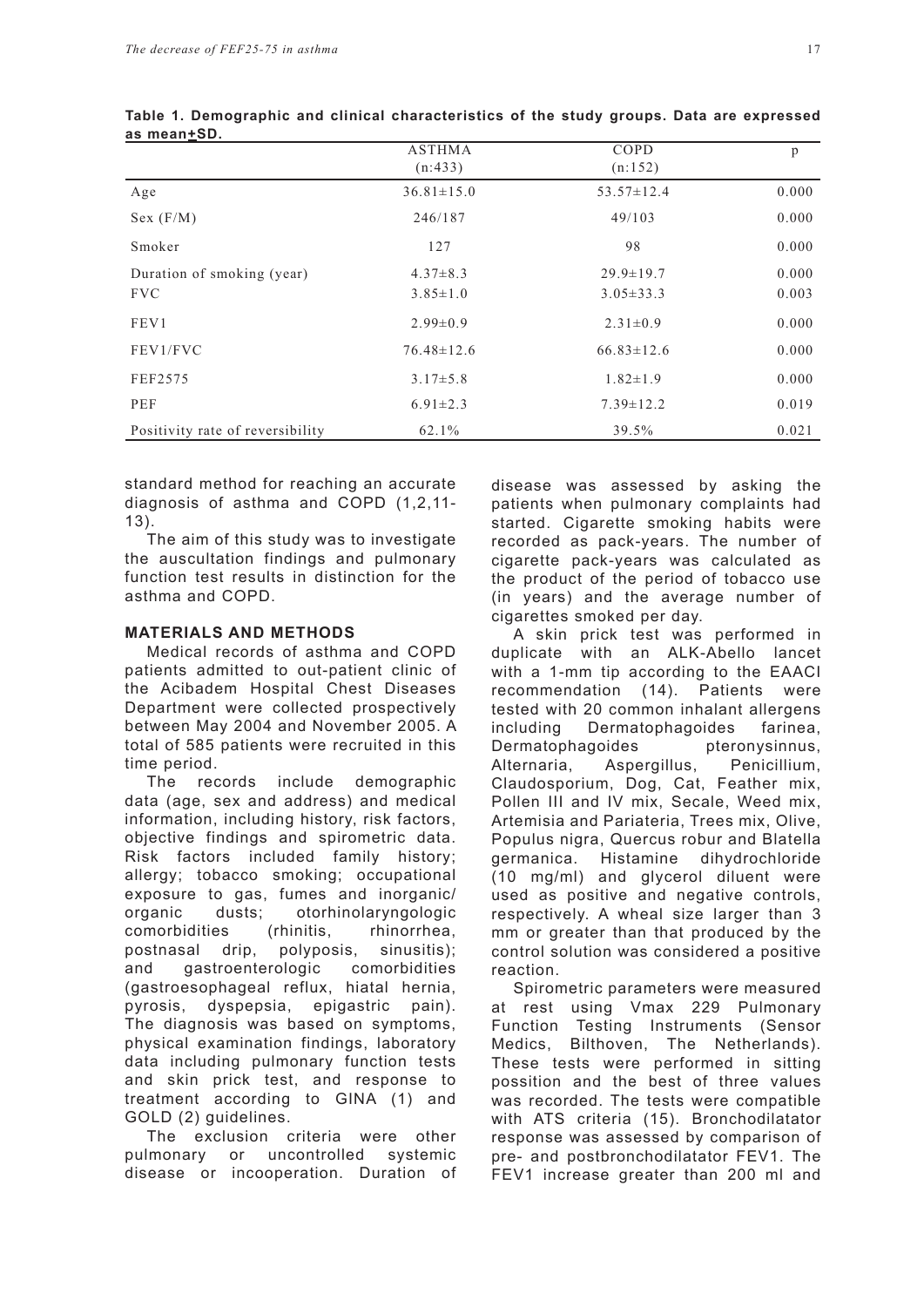%12 of the baseline value was accepted as positive bronchodilatator response. Reversibility of airway limitation was measured after 200 μg salbutamol.

The methacholine bronchial challenge was performed by using a standardized computer-assisted dosimetric method as previously described (16). In brief, the methacholine was administered in doubling cumulative doses from 0.625 to 16 mg given at 5-min intervals until a 20% fall in the forced expiratory volume in 1 s (FEV1) was recorded. The provocative dose of methacholine producing a fall in FEV1 of 20% (PD20) was then calculated. A positive airway hyperresponsiveness was defined when the PC20 was < 8 mg/ mL.

Statistical analyse were made using the statistical program SPSS 11.0. Data are expressed as means ± SD. Comparison of the data was analyzed by student-t test. The concordance between examination and PFTs were analyzed with χ2 test. Statistical significance was accepted at p<0.05.

#### **RESULTS**

The study consisted of 294 women and 291 men. The mean age of patients was 41.2±14.5 years. 433 patients were asthmatic and 152 had COPD. Subjects′ demographic and clinical characteristics are shown in Table 1 . The two groups were significantly different regarding mean age, sex, duration of disease, smoking history and pack years and pulmonary functions including reversibility at baseline. Mean age of asthmatic patients was 36.81± 15.0 and it was 53.57±12.4 in patients with COPD (p=0.000). There was a male dominance in COPD group, whereas the number of females was higher in asthmatic group (p=0.000). All patients with COPD were heavy smoker, but the majority of asthmatic patients did not have a smoking history (p=0.000). There was a statistically significant difference between two groups when pack years were compared (29.9±19.7 in COPD vs 4.37±8.3 in asthma group, p= 0.000). In addition, the rate of skin test positivity in asthmatics was significantly higher than that of the COPD patients, 87% vs 6.5%, respectively. Bronchial reversibility (ΔFEV1%) in asthmatics was significantly higher than in COPD patients after administration of 400 μg salbutamol (p=0.021). When

we investigated concordance between physical exam and PFTs, we didn't find any accordance between smoker patients with asthma and COPD (p>0.05). There was a significantly concordance between auscultation and PFTs in non-smoker patients with asthma (r=30.97, p=0.00). If auscultation was normal and only FEF25- 75 parameter showing obstruction in PFT was lower this condition was found more specific for asthma (without cigarette influence) than COPD (r=63.51, p=0.00).

## **DISCUSSION**

Asthma and COPD are both defined by the presence of chronic airway obstruction. Because COPD and asthma have similar symptoms, including cough and wheezing, and COPD is the main condition considered in the differential diagnosis of asthma especially in smoking patients. Differentiation of these disorders is very important as their treatment choices are different. A thorough history and physical examination is essential for idendification and discrimination COPD from asthma. Several factors, such as a history of smoking, a family history of COPD, and unresponsiveness to appropiate asthma therapy, may be indicative of COPD. But this distinguish is very difficult to the smoking patients. Spirometry is also a critical component of the work-up for all patients (11-13).

This study investigated the presence of clinical findings, including auscultation and pulmonary function tests findings and relationship between these observations to distinguish smoking asthma from COPD in routine clinical practice. We didn't find any accordance between patients with smoker asthma and COPD, whereas there was a significantly concordance between auscultation and PFTs in patients with nonsmoker asthma.

Physical examination of patients with asthma and COPD can be normal, especially in those with mild disease. But, diffusely diminished breath sounds are fairly consistent findings in advanced disease. Although a history and physical examination are necessary in the diagnostic work-up of patients with suspected COPD or asthma. demonstrating airflow obstruction is critical to confirmation of diagnosis (12). Sometimes whereas there has no auscultation finding, pulmonary function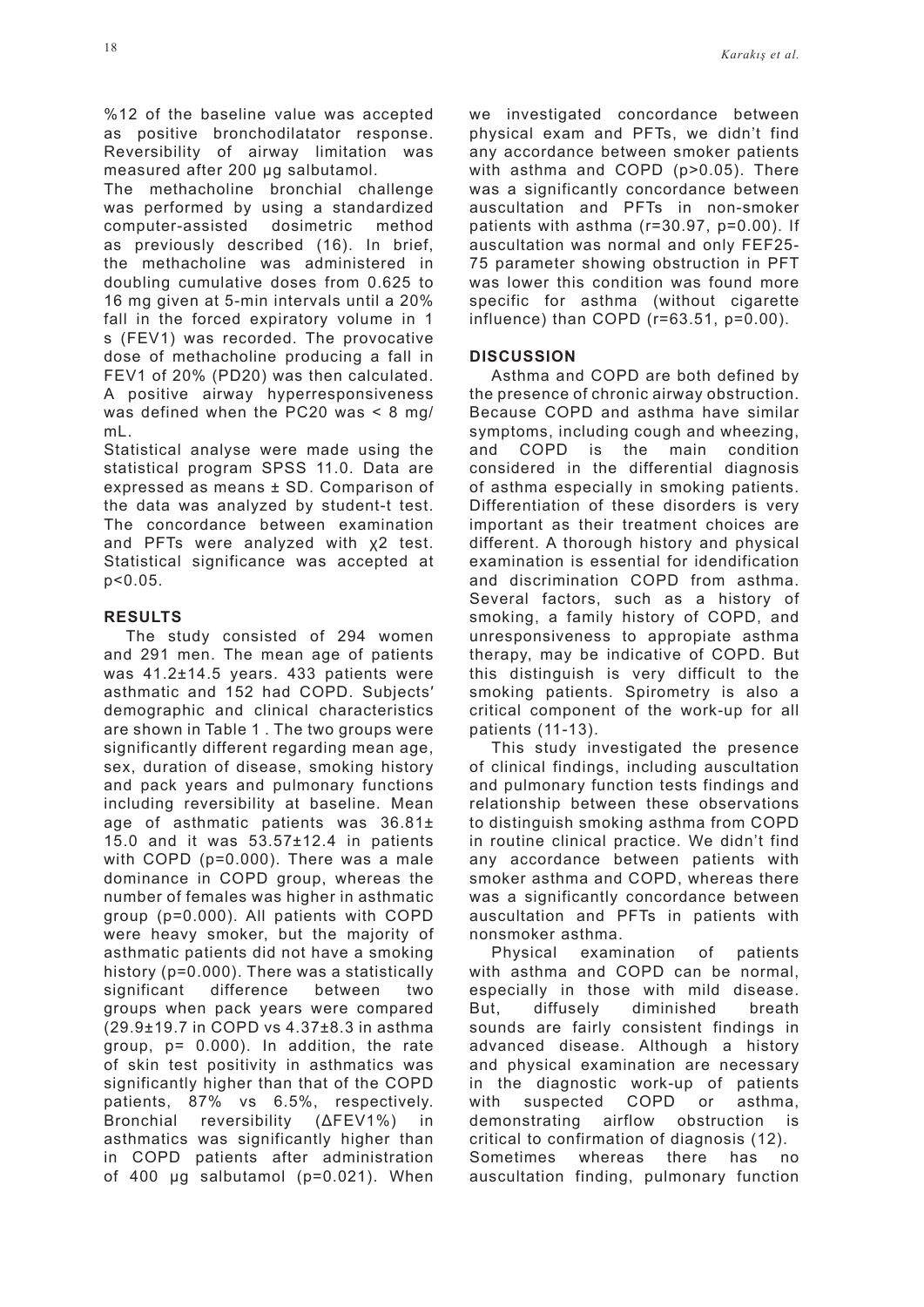tests may be abnormal or while we are hearing breath sounds (wheezing, stridor or ronchus), PFTs may be normal in patients with chronical obstructive disease in clinical practice. In the present study, we investigated to which obstructive disease may cause the discordance between oscultation finding and PFTs. We observed a discordance in both of smoker patients with asthma and COPD, but there were no discordance for nonsmoker asthmatic patients. The results were considered that the smoking can cause discordance. Smoking does seem to increase the severity of asthma and morbidity.

Respiratory symptoms are increase among smokers (17-19). Cigarette smoke may affect airway function in different ways due to its toxic and proinflammatory effects(20). Nonasthmatic smokers frequently show signs of small-airways dysfunction, airway hyperresponsiveness, and a reduction of bronchodilator response (21-23). Smoking can also affect asthma and its response to treatment by influencing the underlying airway inflammatory process; increases in neutrophils have been described in this situation (24,25). These reports may help to explain the discordance between oscultation and PFTs in smoking patients of our study. Unfortunately there is insufficient evidence in this area. In addition, we made deep analyses and found a subgroup that had symptoms as cough and/or breathlessness, their physical exam's, FEV1, FVC and FEV1/ FVC levels were normal, but FEF 25-75 was only decreased. The decrease of FEF25-75 was not found to be significant merely in patients with COPD. As similar to examination, PFTs may be normal in mild disease (12). In this study, the majority of our patients with mild-to-moderate asthma and their cumulative years and degree of smoking were lower than COPD patients.

The influence of smoking on pulmonary function among asthma patients has not been studied as extensively as in nonsmokers, as smokers are generally excluded from studies. In a recent study, the ratio of FEV1/FVC was found lower in smokers, suggesting increased airway obstruction. Smokers had also more evidence of small airways dysfunction as shown by changes in FEF25–75% and lung hyperinflation (26). Both asthma and COPD involve the small airways and the structural changes in the small airways are responsible for much of the physiological impairment that occurs in these diseases (27-29). It is suggested by experiments that small airways and the lung parenchyma play a role in asthma. Although the clinical significance of the small airways and the lung parenchyma in asthma is not yet know, it is possible that inflammation is poorly controlled in the distal airways (30). Accurate detection and early diagnosis of small airway dysfunction are important because, in mild to moderate asthmatics, treatment during early stages of the disease may be able to reverse airways remodeling and progression to airway fibrosis (irreversible airway damage) effectively. Also needed is an accurate way to assess distal airway inflammation noninvasively (31). This study suggests that presence of small airway obstruction in asthma can be measured noninvasively using spirometry in early stages. In additional, it has been considered that the small airway obstruction might be more specific for asthma in early stages than COPD.

In conclusion, our data shows that abnormal findings of auscultation and PFTs were more concordance in non-smoker patients with asthma. This indicates that PFTs (decrease in FEF $_{25-75}$ ) may be utilized noninvasively to distinguish asthma and COPD cases in outpatient clinics. This result should be investigated by further studies.

#### **REFERENCES**

- 1. Global strategy for asthma management and prevention: update report 2006. NIH Publication No. 02–3659. Available at: www.ginasthma.com.
- 2. NHLBI/WHO global strategy for the diagnosis, management, and prevention of chronic obstructive pulmonary disease. Am J Respir Crit Care Med 2001;163,1256-1276
- 3. Bergeron C, Boulet LP. Structural changes in airway diseases: characteristics, mechanisms, consequences, and pharmacologic modulation. Chest 2006;129(4):1068-87
- 4. Buist AS. Similarities and differences between asthma and chronic obstructive pulmonary disease: treatment and early outcomes. Eur Respir J Suppl 2003;39:30s-35s
- 5. Bousquet J, Jeffery PK, Busse WW, Johnson M, Vignola AM. From bronchoconstriction to airways inflammation and remodeling. Am J